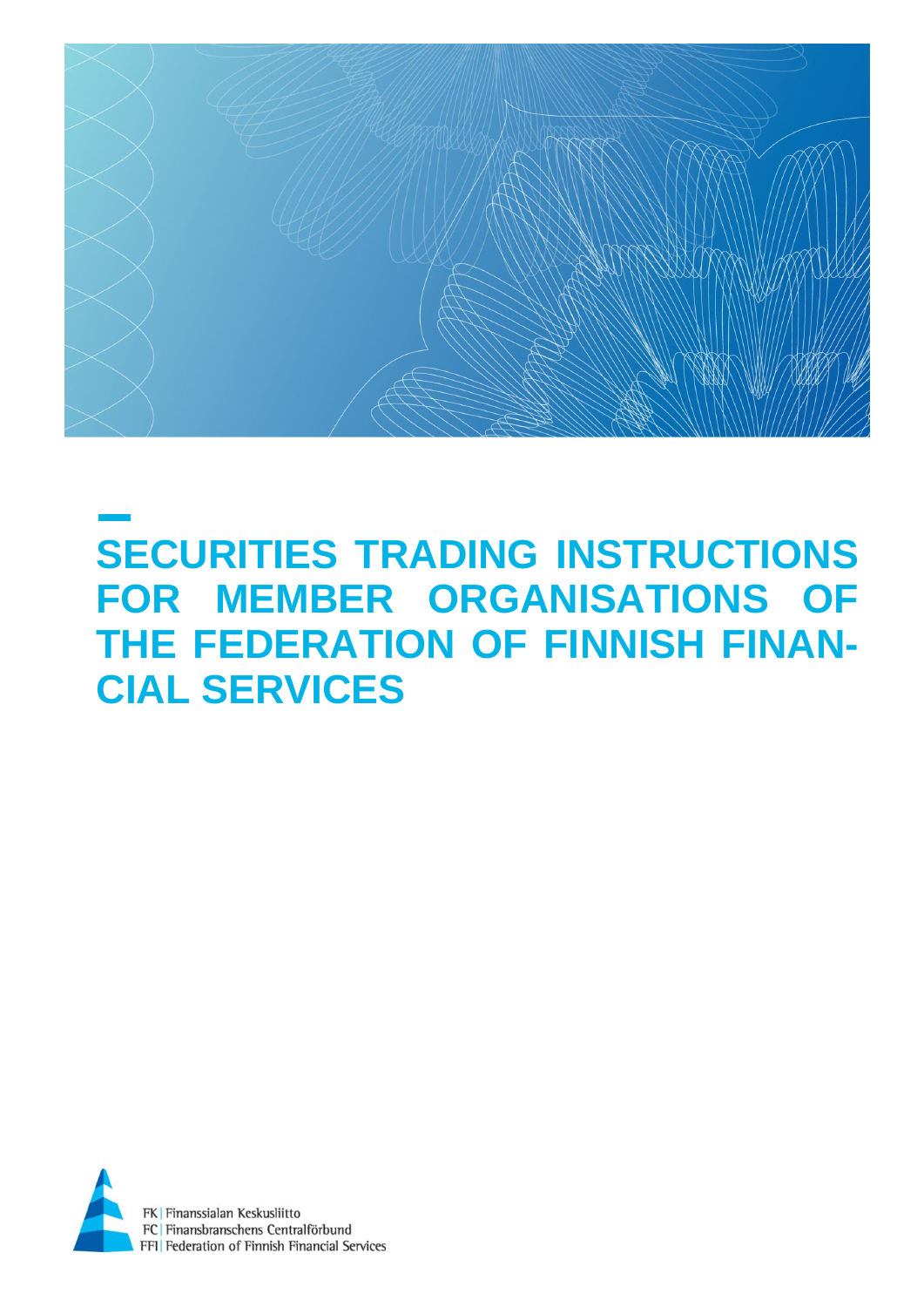

Palin Johanna

| $\mathbf{2}$ |        |                                                                            |  |
|--------------|--------|----------------------------------------------------------------------------|--|
|              | 2.1    |                                                                            |  |
|              | 2.2    |                                                                            |  |
|              | 2.3    |                                                                            |  |
|              | 2.4    |                                                                            |  |
|              | 2.5    |                                                                            |  |
|              | 2.6    |                                                                            |  |
|              | 2.7    |                                                                            |  |
|              | 2.8    |                                                                            |  |
|              | 2.9    |                                                                            |  |
| 3            |        |                                                                            |  |
|              | 3.1    | Persons and parties within the scope of application of the Instructions7   |  |
|              | 3.2    |                                                                            |  |
|              | 3.3    |                                                                            |  |
|              |        | 4 RESTRICTIONS APPLYING TO INVESTMENT ANALYST OR PERSON EXERCISING         |  |
|              |        |                                                                            |  |
|              | 4.1    |                                                                            |  |
|              | 4.2    |                                                                            |  |
|              | 4.3    |                                                                            |  |
|              | 4.4    |                                                                            |  |
|              | 4.5    |                                                                            |  |
|              | 4.5.1  |                                                                            |  |
|              | 4.5.2  |                                                                            |  |
|              | 4.5.3  |                                                                            |  |
|              | 4.5.4  |                                                                            |  |
|              | 4.5.5  |                                                                            |  |
|              | 4.5.6  |                                                                            |  |
|              | 4.5.7  | Shares subscribed on the basis of a convertible bond or an option right 12 |  |
|              | 4.5.8  |                                                                            |  |
|              | 4.5.9  |                                                                            |  |
|              | 4.5.10 |                                                                            |  |
|              | 4.5.11 |                                                                            |  |
|              |        |                                                                            |  |

Finansbranschens Centralförbund Bulevarden 28, 00120 Helsingfors, Finland Tel: +358 20 793 4200 Fax: +358 20 793 4202 fornamn.efternamn@fkl.fi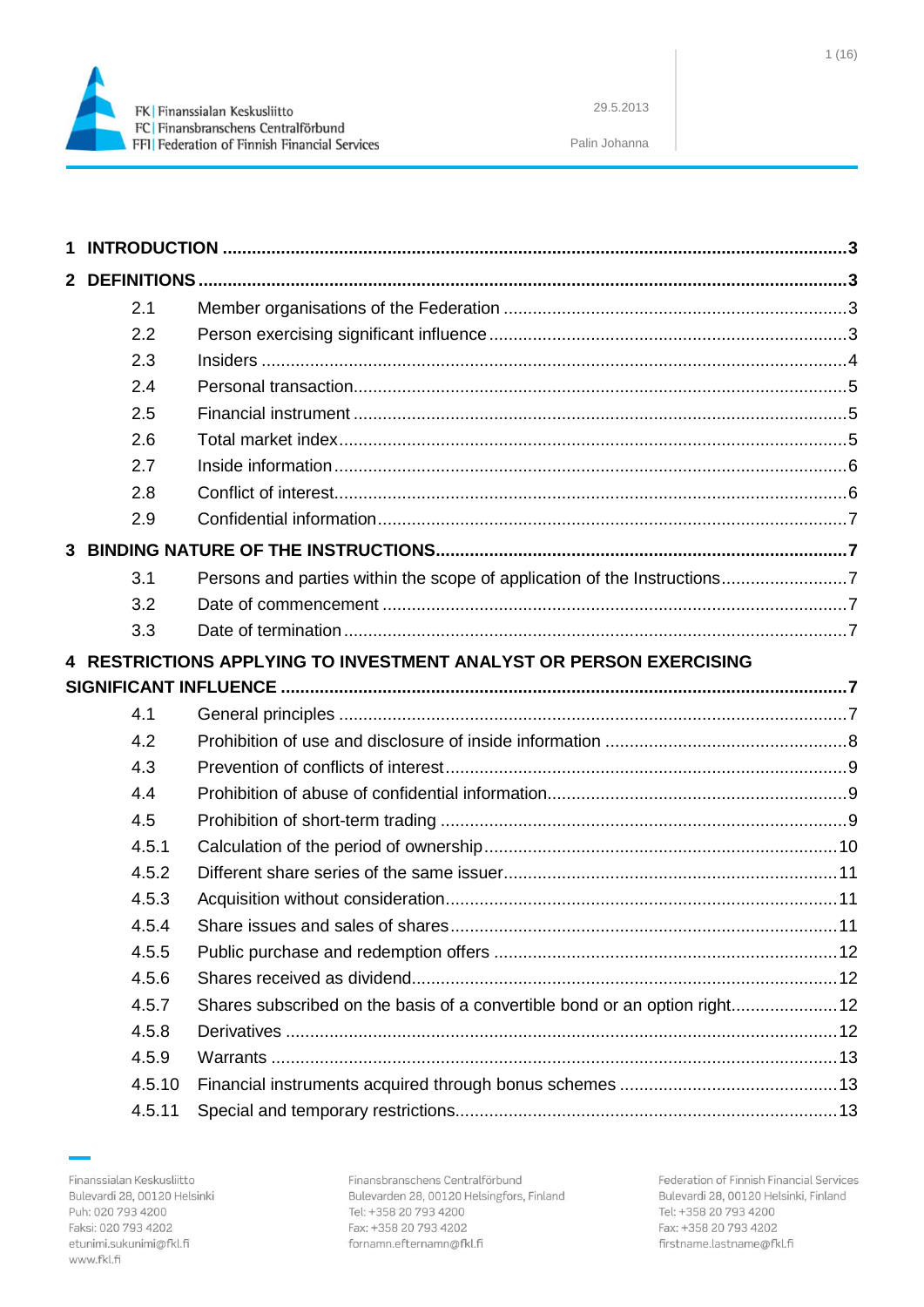

fornamn.efternamn@fkl.fi

|  | 4.5.12 |                                                                                                |  |
|--|--------|------------------------------------------------------------------------------------------------|--|
|  | 4.6    |                                                                                                |  |
|  | 4.6.1  | Unpublished market and corporate analyses and investment analysis 13                           |  |
|  | 4.6.2  | Special restrictions relating to the compilation and distribution of investment analysis<br>14 |  |
|  |        |                                                                                                |  |
|  |        |                                                                                                |  |
|  | 6.1    |                                                                                                |  |
|  | 6.2    |                                                                                                |  |
|  | 6.3    |                                                                                                |  |
|  | 6.4    |                                                                                                |  |
|  |        | 7 VALIDITY AND INTERPRETATION OF THE INSTRUCTIONS, ADDITIONAL PROVISIONS 16                    |  |
|  | 7.1    |                                                                                                |  |
|  | 7.2    |                                                                                                |  |

Palin Johanna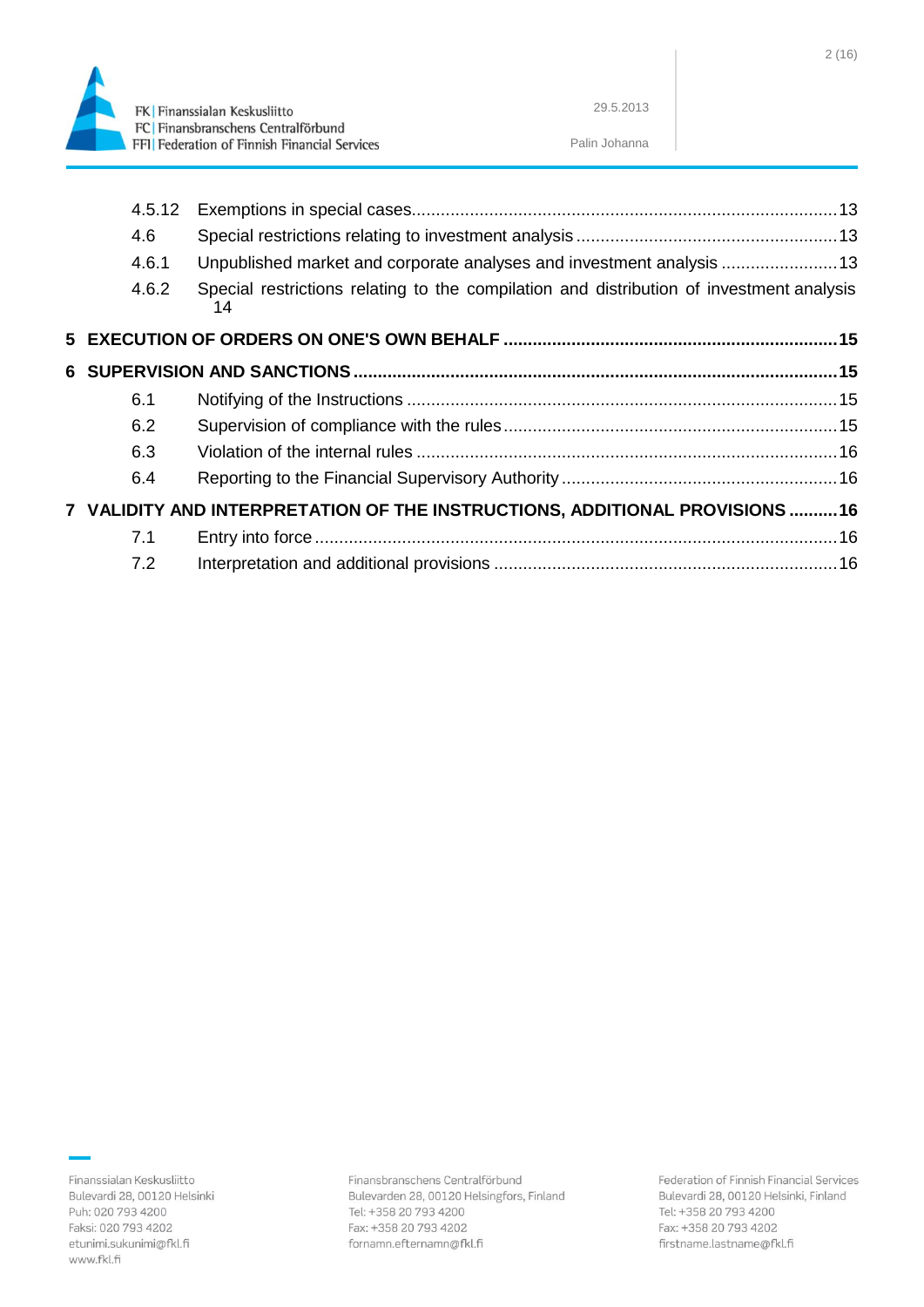

Palin Johanna

# <span id="page-3-0"></span>**1 INTRODUCTION**

The purpose of these Instructions drafted by the Federation of Finnish Financial Services (hereinafter the Federation) is to increase securities market participants' confidence in the operations of the Federation's member organisations. These Instructions are based on securities market legislation and regulations issued by the authorities.

These Instructions concern the trading in financial instruments of investment analysts and persons exercising significant influence. The purpose of these Instructions is to promote the obligation of member organisations to implement adequate measures to prevent and control conflicts of interest, to prevent abuse of insider information as well as to prevent abuse of confidential information relating to customers of a member organisation or to the transactions of said customers.

These Instructions are binding on all the member organisations of the Federation and persons exercising significant influence therein. The Federation requires that its member organisations supervise compliance with these Instructions. In addition to these minimum rules, a member organisation may in its internal rules issue more stringent provisions relating to dealing. The Federation recommends that other parties offering investment services also comply with these Instructions.

In addition to these Instructions, each member organisation providing investment services shall have its own guidelines on the prevention of the abuse of inside information and on the related trade restrictions. The prohibition to abuse and disclose inside information applies to all persons who receive inside information regardless of whether the person in question is in a position to exercise significant influence or not.

# <span id="page-3-1"></span>**2 DEFINITIONS**

## <span id="page-3-2"></span>**2.1 Member organisations of the Federation**

A member organisation providing investment services refers to an organisation that offers investment services and has been approved as a member by the Board of Directors of the Federation.

#### <span id="page-3-3"></span>**2.2 Person exercising significant influence**

A person exercising significant influence shall mean

- 1. a member of the Board of Directors, the Managing Director or another person belonging to top management, as well as their deputies (i.e. persons who actually manage the business operations);
- 2. an employee or another person under the control of the undertaking who is involved in the provision of investment services;

Finanssialan Keskusliitto Bulevardi 28, 00120 Helsinki Puh: 020 793 4200 Faksi: 020 793 4202 etunimi.sukunimi@fkl.fi www.fkl.fi

Finansbranschens Centralförbund Bulevarden 28, 00120 Helsingfors, Finland Tel: +358 20 793 4200 Fax: +358 20 793 4202 fornamn.efternamn@fkl.fi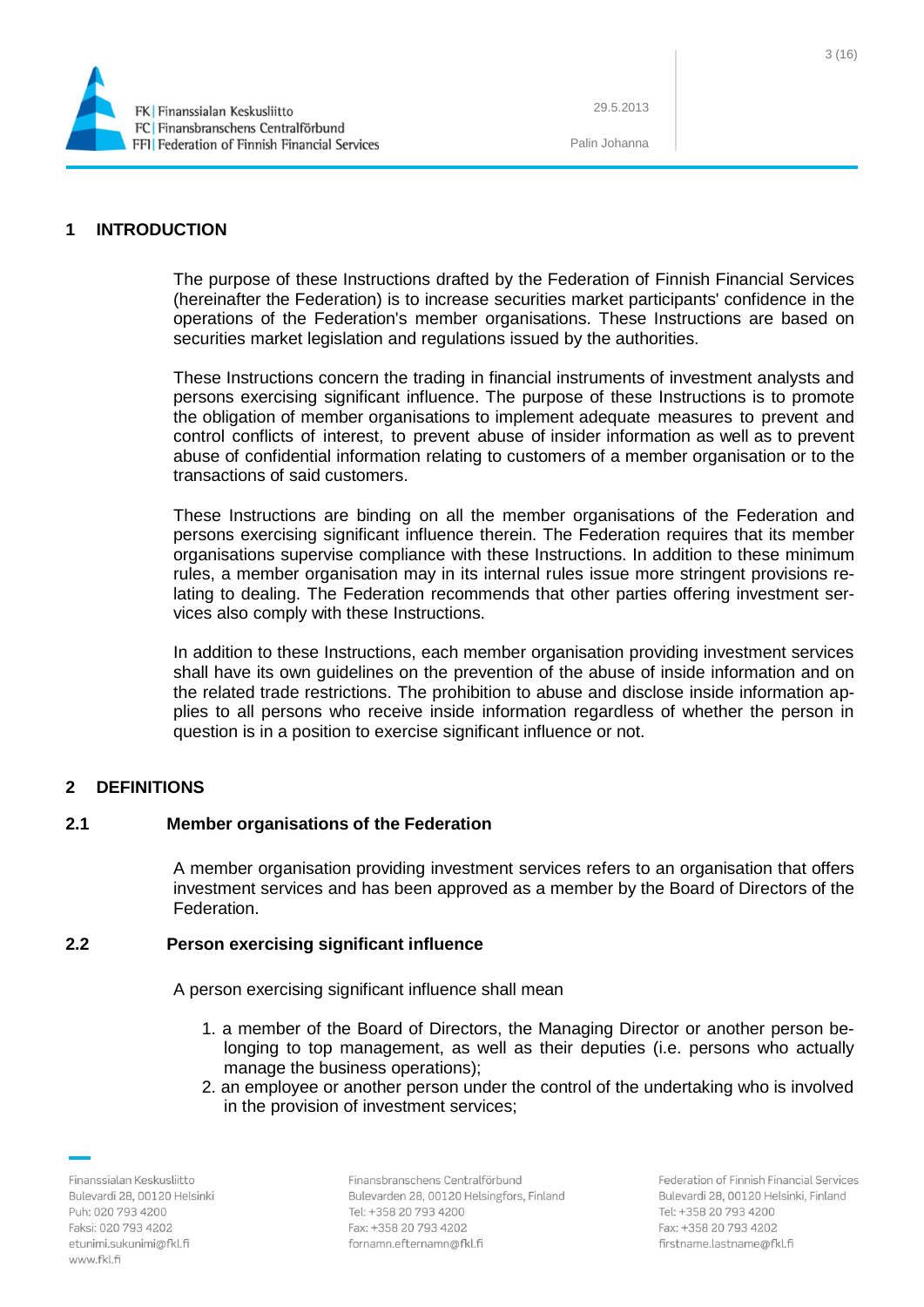

Palin Johanna

- 3. a tied agent referred to in chapter 7 section 7 of the Act on Investment Services (747/2012) and, if it is a company or an organisation, a member of its Board of Directors or a comparable body, managing director or another person belonging to its top management as well as an employee or another natural person who, under the control of the tied agent, is involved in the provision of investment services; and
- 4. a natural person who is involved in the provision of investment services outsourced by a member organisation or a tied agent.

A person is involved in the provision of investment services if he/she, in the customer interface, uses his/her own decision-making power in the provision of the investment service, for example, as a stock-exchange broker, an executor of an order or as a portfolio manager.

A person is not deemed to be involved in the provision of investment services if he/she does not actively use his/her own discretion in the provision of the investment service, such as

- an employee who only receives and transmits orders to be executed elsewhere in the undertaking;
- an employee who provides personal investment guidance solely in accordance with operating models and instructions issued by other units; or
- an employee working in support functions who solely completes transactions concluded earlier (e.g. backoffice, custody or corresponding employees).

Each member organisation shall, in its internal instructions, determine the persons exercising significant influence.

# <span id="page-4-0"></span>**2.3 Insiders**

Insider family members or other related persons are:

- 1. a spouse (a marital spouse or a party to a registered partnership referred to in the Act on Registered Partnerships 950/2001);
- 2. a person under the guardianship of a person exercising significant influence;
- 3. a person under the guardianship of a spouse of the person exercising significant influence;
- 4. another family member who has lived in the same household with the person exercising significant influence for at least one year at the time of the execution of the personal transaction (relatives referred to in chapter 2 of the Code of Inheritance, such as children, grandchildren, parents, brothers and sisters); and
- 5. a corporation or a foundation, in which the person exercising significant influence or the persons referred to in items 1–2 above, alone or together, have direct or indirect control.

Finansbranschens Centralförbund Bulevarden 28, 00120 Helsingfors, Finland Tel: +358 20 793 4200 Fax: +358 20 793 4202 fornamn.efternamn@fkl.fi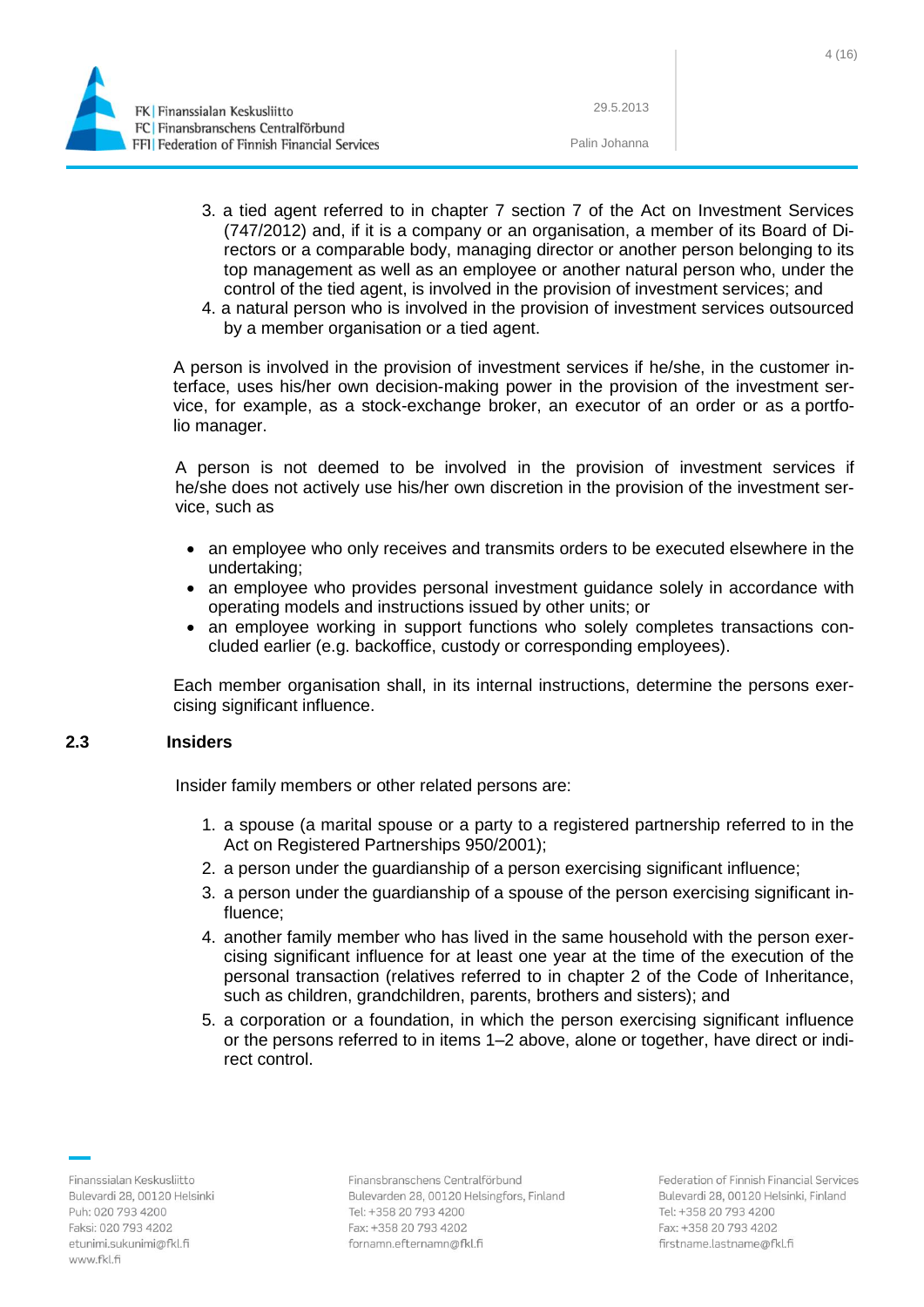

Palin Johanna

Also a death estate shall be deemed as an insider if the person referred to above is the only party to the estate or holds over 50% thereof, and may decide on the estate's investment activity alone or by proxy issued by the other parties to the estate.

The insiders of a person exercising significant influence therefore does not include e.g. a live-in partner. A spouse's adult child living in the same household is also not an insider, because the child of a spouse is not an heir in accordance with the Code of Inheritance.

## <span id="page-5-0"></span>**2.4 Personal transaction**

A personal transaction shall mean the own trading in financial instruments of a person exercising significant influence

- 1. on his/her own account;
- 2. on behalf of an insider if the person exercising significant influence guides or otherwise influences the transaction; or
- 3. on behalf of another such person whose transaction gives a material benefit to the person exercising significant influence and if he/she guides or otherwise influences the transaction.

# <span id="page-5-1"></span>**2.5 Financial instrument**

A financial instrument shall refer to all financial instruments referred to in chapter 1, section 10 of the Act on Investment Firms, excluding, however, the units of a common fund or units in a foreign UCITS referred to in the Act on Common Funds.

If a person exercising significant influence or another person on whose behalf the transaction is concluded participates in the management of the investment activity of said fund or foreign UCITS, also the aforementioned units of a common fund or units in a foreign UCITS shall be considered financial instruments.

#### <span id="page-5-2"></span>**2.6 Total market index**

In these Instructions, the total market index means

- an index, calculated on the basis of all the shares quoted in the said trading list and including at least 20 share series; or
- an index describing the development of the most traded share series in the said trading list and including at least 20 share series.

An index describing the development of the shares of one sector shall not be the total market index in accordance with these Instructions.

Finanssialan Keskusliitto Bulevardi 28, 00120 Helsinki Puh: 020 793 4200 Faksi: 020 793 4202 etunimi.sukunimi@fkl.fi www.fkl.fi

Finansbranschens Centralförbund Bulevarden 28, 00120 Helsingfors, Finland Tel: +358 20 793 4200 Fax: +358 20 793 4202 fornamn.efternamn@fkl.fi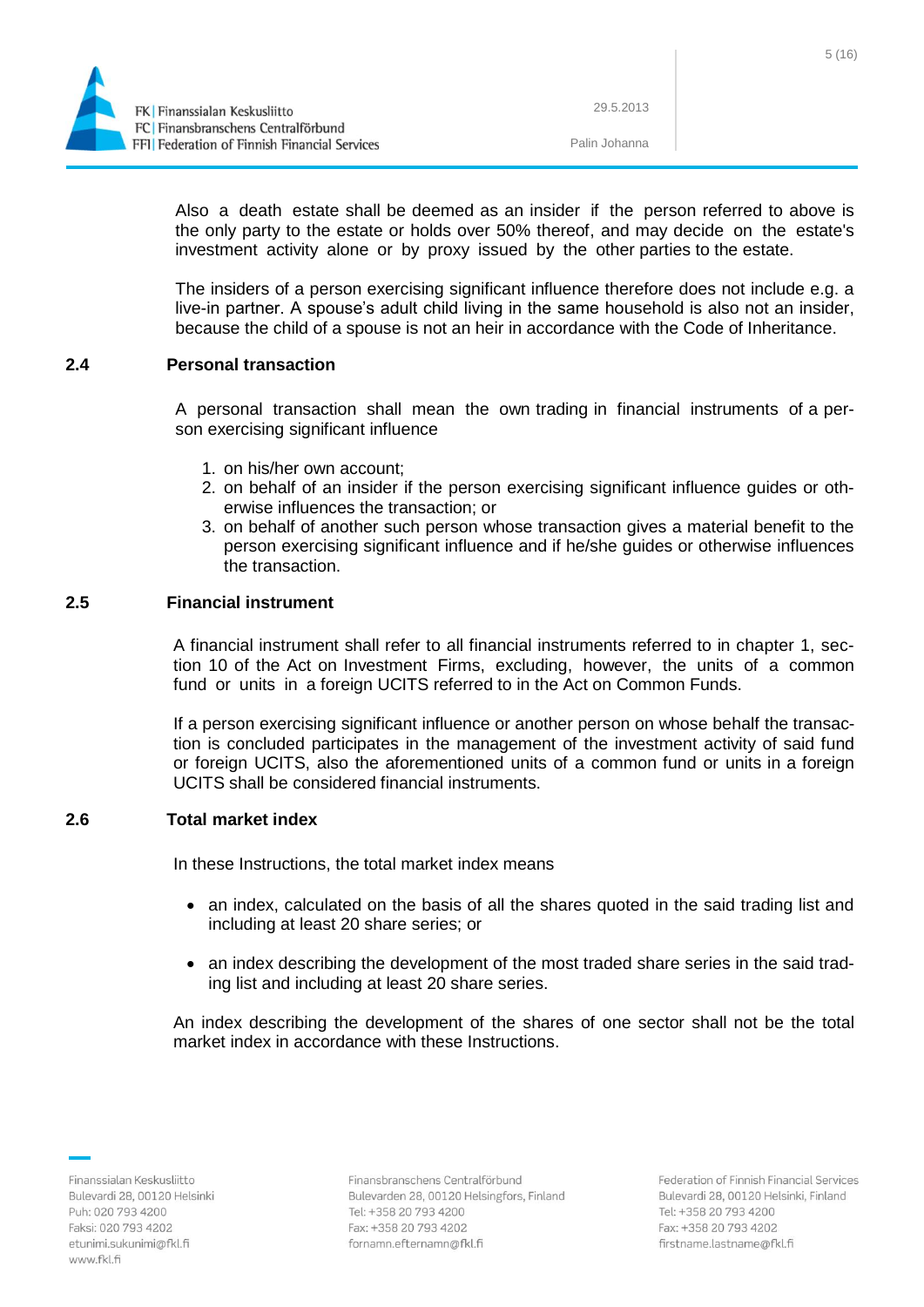

Palin Johanna

#### <span id="page-6-0"></span>**2.7 Inside information**

Inside information shall mean information of an exact nature which concerns a financial instrument subject to trading in a regulated marked in the EEA or multilateral trading procedure in Finland, which has not been made public or otherwise available in the markets, and which is likely to have a material effect on the value of said financial instrument or other related financial instruments. Inside information relating to a derivatives contract that is based on a commodity or emission right shall mean information of an exact nature relating to a derivatives contract based on a commodity or emission right subject to trading in a regulated market or multilateral trading procedure in Finland, when the information has not been available to the markets in accordance with regulations or provisions on the publishing of information or in accordance with accepted market practices, or when the information is usually made public in the markets and can be expected by market participants (Securities Market Act 746/2012, chapter 12 section 2).

Information shall constitute inside information until it is published or otherwise made available.

Information of a material effect shall mean information which a sensible investor would be likely to use as a grounds for his/her investment decision.

Inside information may for example be information which a person exercising significant influence in a member organisation has on a financial instrument or an issuer of an unpublished

- future merger, demerger or other significant capital restructuring of a company;
- share issue:
- bid or redemption offer for shares;
- annual accounts or an interim report;
- customer's exceptionally large-scale order or order plan that is likely to have an effect on the value of a financial instrument;
- significant change in a company's financial situation; or
- order concerning the acquisition of a client company's own shares.

# <span id="page-6-1"></span>**2.8 Conflict of interest**

In these Instructions, a conflict of interest means a situation where a person exercising significant influence, due to his/her position, participates in the provision of investment services or ancillary services on a financial instrument with which he/she concludes a personal transaction wherefrom he/she can obtain unfounded benefit at the cost of the customer.

Finansbranschens Centralförbund Bulevarden 28, 00120 Helsingfors, Finland Tel: +358 20 793 4200 Fax: +358 20 793 4202 fornamn.efternamn@fkl.fi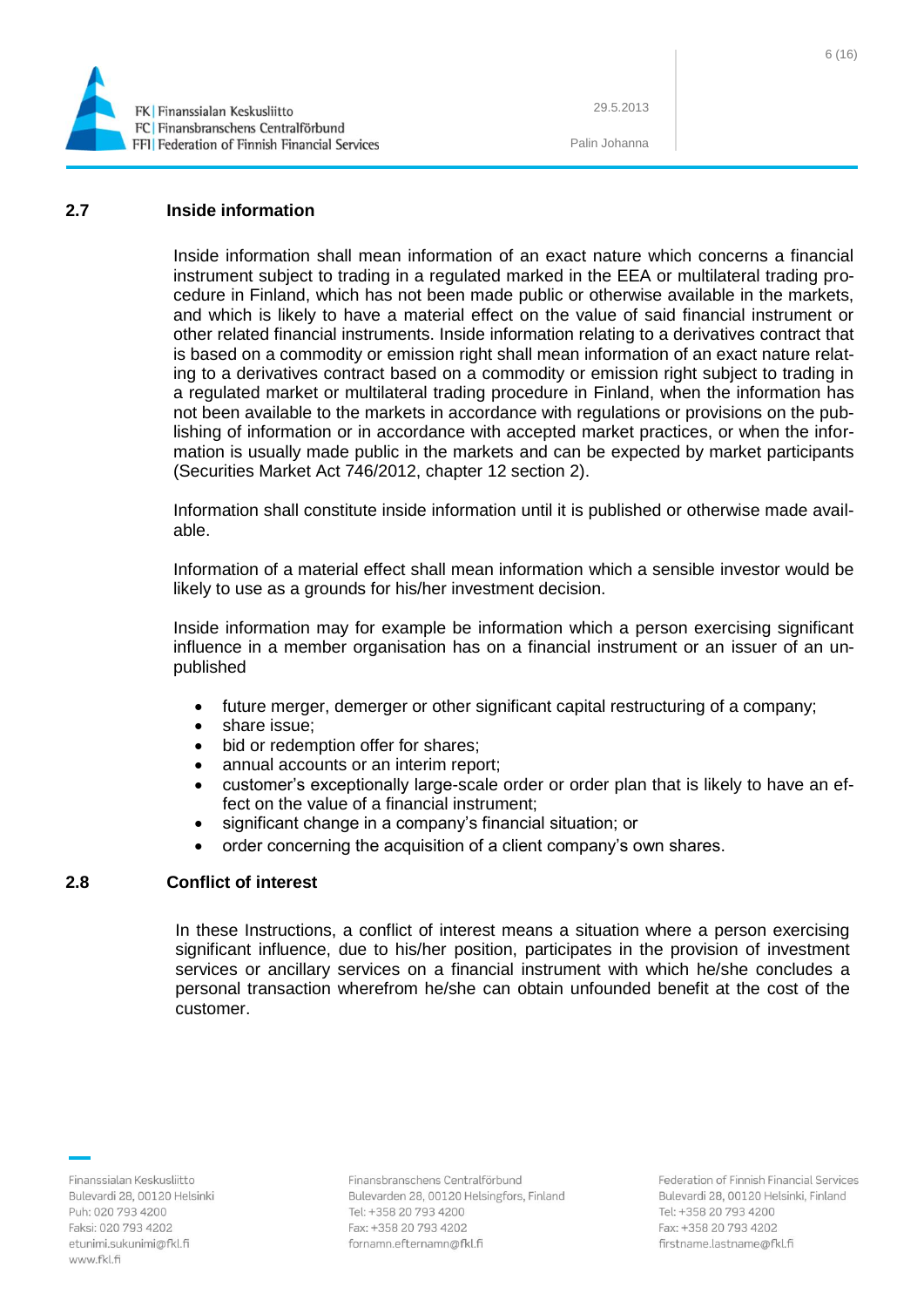

Palin Johanna

#### <span id="page-7-0"></span>**2.9 Confidential information**

In these Instructions, confidential information means information relating to transactions concluded with customers or on their behalf as well as information relating to customer orders waiting to be executed.

## <span id="page-7-1"></span>**3 BINDING NATURE OF THE INSTRUCTIONS**

#### <span id="page-7-2"></span>**3.1 Persons and parties within the scope of application of the Instructions**

These Instructions shall apply to all persons exercising significant influence referred to in section 2.2 and investment analysts of a member organisation regardless of whether they belong to insiders subject to the declaration requirement of a member organisation.

The member organisation shall in its own rules determine the applicability of these Instructions to personnel in part-time and fixed-period employment relationships.

#### <span id="page-7-3"></span>**3.2 Date of commencement**

These Instructions shall become binding on a person at the latest when the person exercising significant influence has actually started in his/her duties related to the provision of investment services in the member organisation.

#### <span id="page-7-4"></span>**3.3 Date of termination**

A person shall be removed from the scope of these Instructions when his/her work or other obligation in the member organisation terminates or changes so that he/she is no longer in a position to exercise significant influence.

A person may be temporarily removed from the scope of these Instructions for example due to maternity leave, parental leave or a similar reason, if the person cannot acquire inside information or confidential information on the customers of the member organisation or the business operations of said customers during his/her leave.

## <span id="page-7-5"></span>**4 RESTRICTIONS APPLYING TO INVESTMENT ANALYST OR PERSON EXERCISING SIGNIFI-CANT INFLUENCE**

#### <span id="page-7-6"></span>**4.1 General principles**

A person exercising significant influence may not engage in a personal transaction

 where he/she may incur a conflict of interest with regard to a transaction or a service where he/she participates due to his/her position;

Finanssialan Keskusliitto Bulevardi 28, 00120 Helsinki Puh: 020 793 4200 Faksi: 020 793 4202 etunimi.sukunimi@fkl.fi www.fkl.fi

Finansbranschens Centralförbund Bulevarden 28, 00120 Helsingfors, Finland Tel: +358 20 793 4200 Fax: +358 20 793 4202 fornamn.efternamn@fkl.fi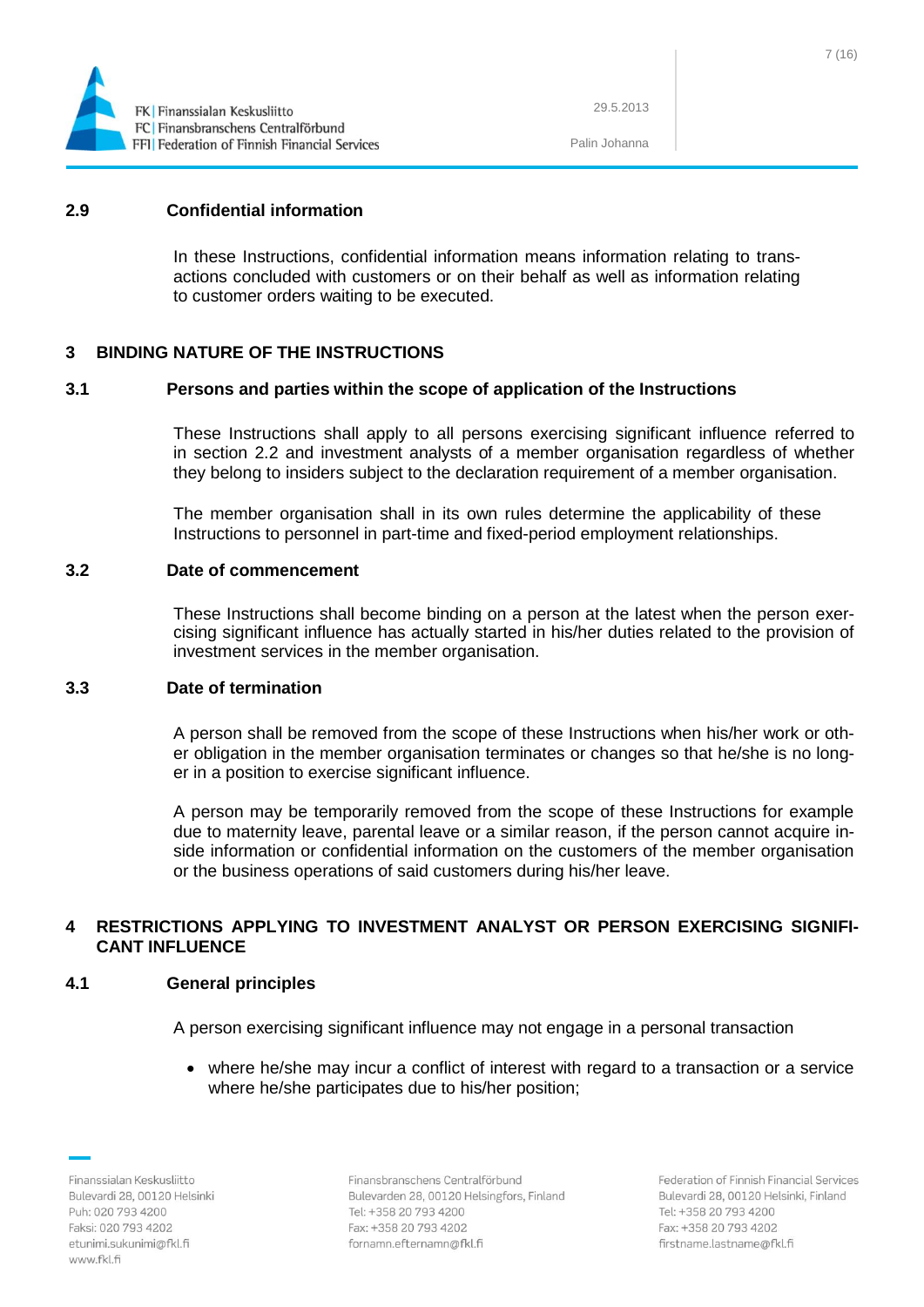

Palin Johanna

- with regard to which he/she has inside information referred to in the Securities Markets Act; or
- with regard to which he/she has acquired confidential information relating to the customers of an investment firm or to their transactions and the confidential information is used in the transaction.

Nor may a person exercising significant influence give advice or guide a third party to execute or refrain from executing a transaction on a financial instrument, which would be prohibited as his/her personal transaction.

A person exercising significant influence may not express to another person otherwise than as part of his/her ordinary work duty information or an opinion, if he/she knows or it is reasonable to assume that he/she knows that this other person shall execute a transaction on a financial instrument which would fall within the scope of the said prohibition.

A person exercising significant influence is not completely prohibited from engaging in business transactions. Personal transactions are prohibited if one of the abovementioned conditions is fulfilled. A person exercising significant influence is allowed to execute transactions on financial instruments provided that no conflicts of interest arise and that he/she has no exploitable inside information or confidential information on customers or their operations.

#### <span id="page-8-0"></span>**4.2 Prohibition of use and disclosure of inside information**

All persons exercising significant influence of a member organisation are subject to an absolute secrecy obligation with regard to inside information they have acquired while performing their duties or otherwise. Inside information may not be disclosed to another unless it takes place as part of the ordinary performance of the work, profession or tasks of the person disclosing the information, for example in a situation where a large order is being executed on the market.

Inside information may not be used by acquiring or conveying on one's own account or on behalf of another a financial instrument subject to the information nor by giving advice to another in a transaction relating to such financial instrument. The above shall not apply to situations where a financial instrument is being bought or sold on the basis of customer orders in normal trading procedure.

If the person exercising significant influence has acquired inside information on an individual financial instrument, he/she may, at the initiative of a customer, carry out buy or sell orders that pertain to said financial instrument. The person shall, however, be prohibited from giving advice to a customer or another person to trade or refrain from trading on the basis of information known to him/her but not yet published.

The prohibition of use and disclosure of inside information is provided for in more detail in chapter 14, section 2 of the Securities Markets Act, and the consequences for breach thereof are provided for in the chapter 18, section 2 of the Securities Market Act. The administrative consequences are provided for in the Act on the Financial Supervision

Finanssialan Keskusliitto Bulevardi 28, 00120 Helsinki Puh: 020 793 4200 Faksi: 020 793 4202 etunimi.sukunimi@fkl.fi www.fkl.fi

Finansbranschens Centralförbund Bulevarden 28, 00120 Helsingfors, Finland Tel: +358 20 793 4200 Fax: +358 20 793 4202 fornamn.efternamn@fkl.fi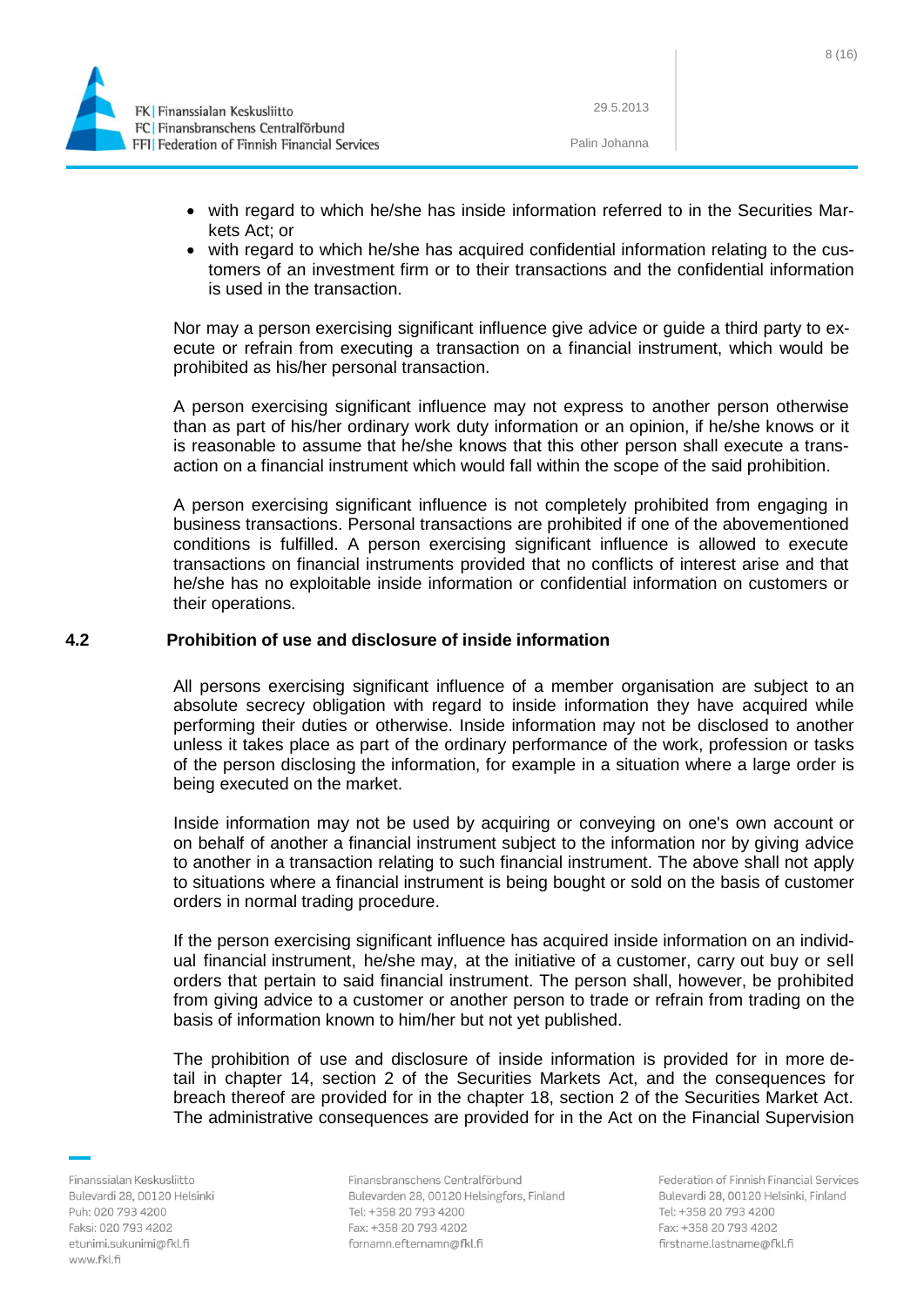

Authority and the penal sanctions of abuse of inside information in chapter 51 of the Penal Code.

## <span id="page-9-0"></span>**4.3 Prevention of conflicts of interest**

The conflict of interest policy of the member organisations has identified and defined the conflicts of interest as well as the steps to be taken to prevent and manage them. A person exercising significant influence may not engage in dealing in violation of the conflict of interest policy of his/her member organisation.

# <span id="page-9-1"></span>**4.4 Prohibition of abuse of confidential information**

All persons exercising significant influence of a member organisation are subject to a secrecy obligation with regard to confidential information they have acquired while performing their duties or otherwise. Inside information may not be disclosed to another unless it takes place as part of the ordinary performance of the work, profession or tasks of the person disclosing the information, for example in a situation where a large order is being executed on the market.

Confidential information may not be used by acquiring or conveying on one's own account or on behalf of another a financial instrument subject to the information nor by giving advice to another in a transaction relating to such financial instrument. The above shall not apply to situations where a financial instrument is being bought or sold on the basis of customer orders in normal trading procedure.

A person exercising significant influence may not abuse information relating to non- executed customer orders.

# <span id="page-9-2"></span>**4.5 Prohibition of short-term trading**

Short-term trading shall mean trading where the time between the acquisition and disposal of a financial instrument of the same class and correspondingly between the disposal and acquisition thereof is less than one (1) month.

The prohibition of short-term trading is a way to maintain trust on member organisations' ethical operations in the securities market as well as to promote overall confidence in the markets and market participants. The objective is also to prevent abuse in markets.

An investment analyst or person exercising significant influence may not carry out shortterm trading in financial instruments that a member organisation actively provides services with, as defined in section 2.5 of these Instructions.

The prohibition of short-term trading applies to, for example

• asset management, if the person in question uses his/her own decision-making power in the investment operations;

Finansbranschens Centralförbund Bulevarden 28, 00120 Helsingfors, Finland Tel: +358 20 793 4200 Fax: +358 20 793 4202 fornamn.efternamn@fkl.fi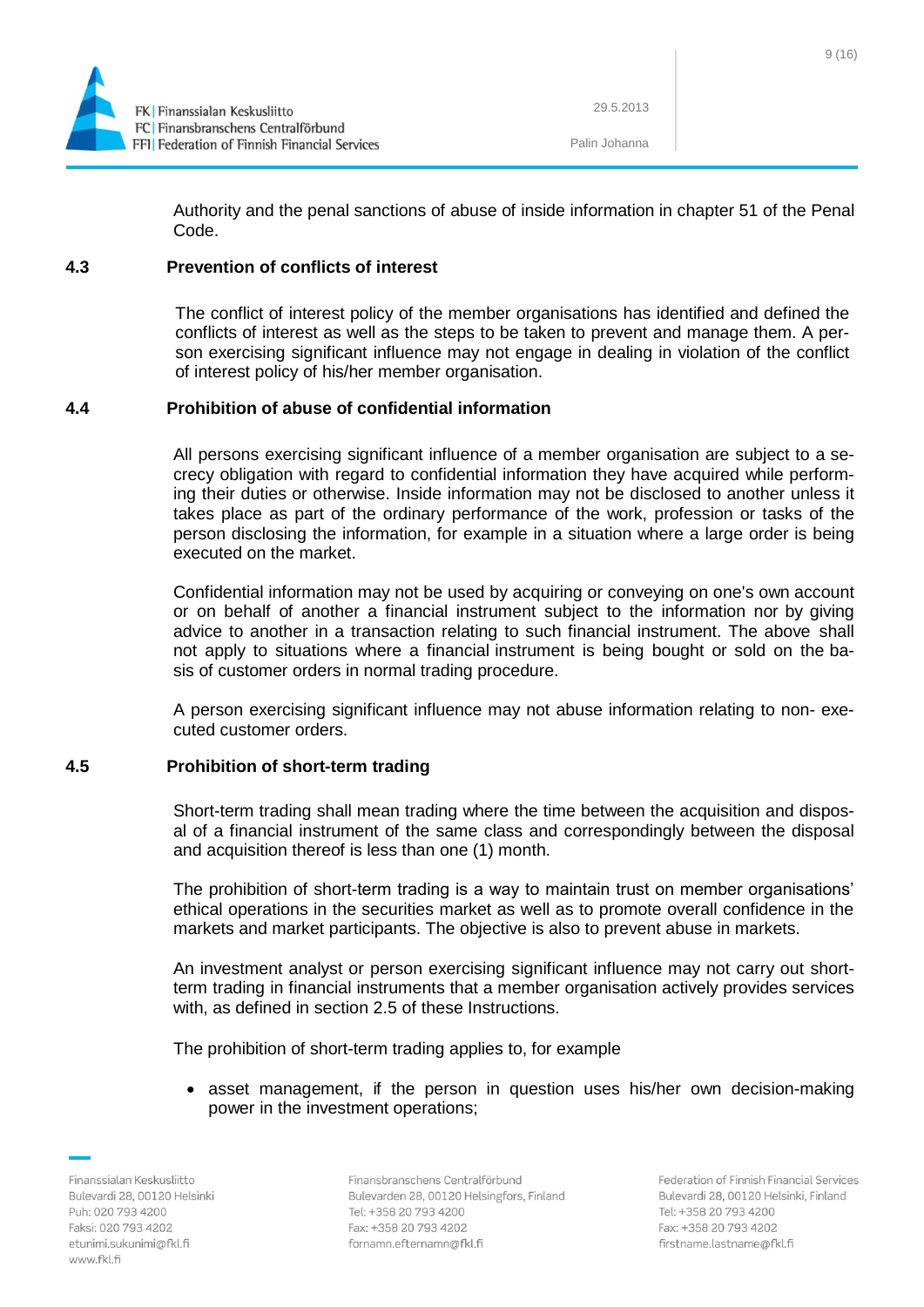

Palin Johanna

- investments to such life, investment and pension insurances or capital redemption policies, where the investment outlet can be a financial instrument upon which the person in question can execute their own orders, as specified in this document;
- investments through an earmarked long-term savings account; and
- investments to ETC and ETN products whose underlying instrument is not the allshare index of the marketplace.

Prohibition of short-term trading shall not, however, apply to

- units in a common fund or units of foreign UCITS referred to in the Act on Common Funds (Nb. If the person exercising significant influence or another person on whose behalf the transaction is concluded participates in the management of said common fund or foreign UCITS, the prohibition of short-term trading does apply to said units in a common fund or foreign UCITS.);
- ETF units:
- index derivatives, the underlying instrument of which is the total market index;
- interest rate derivatives (e.g. interest rate hedging of housing loan); nor to
- financial instruments not subject to an active provision of services by the member organisation.

The prohibition of short-term trading shall not apply to members of the board of directors or the supervisory board or the board of management who are not employed by the member organisation, the auditors and labour-market organisations of the management and personnel.

This prohibition shall apply to the trading of the insiders of a person exercising significant influence only regarding transactions concluded on behalf of the insiders referred to in section 2.4 "Personal transaction" of these Instructions.

An exemption therefrom are the following, which are always subject to the same restrictions on trading as the person who exercises significant influence:

- a person under guardianship of a person exercising significant influence; and
- an organisation or foundation in which the person exercising significant influence or the abovementioned person under guardianship, alone or together, has direct or indirect control.

## <span id="page-10-0"></span>**4.5.1 Calculation of the period of ownership**

The period of ownership of financial instruments shall be calculated from their purchase, subscription or exchange date until the sale, exchange or other disposal is fully or partially effected. The minimum period shall be calculated so that the sale, exchange or other

Finansbranschens Centralförbund Bulevarden 28, 00120 Helsingfors, Finland Tel: +358 20 793 4200 Fax: +358 20 793 4202 fornamn.efternamn@fkl.fi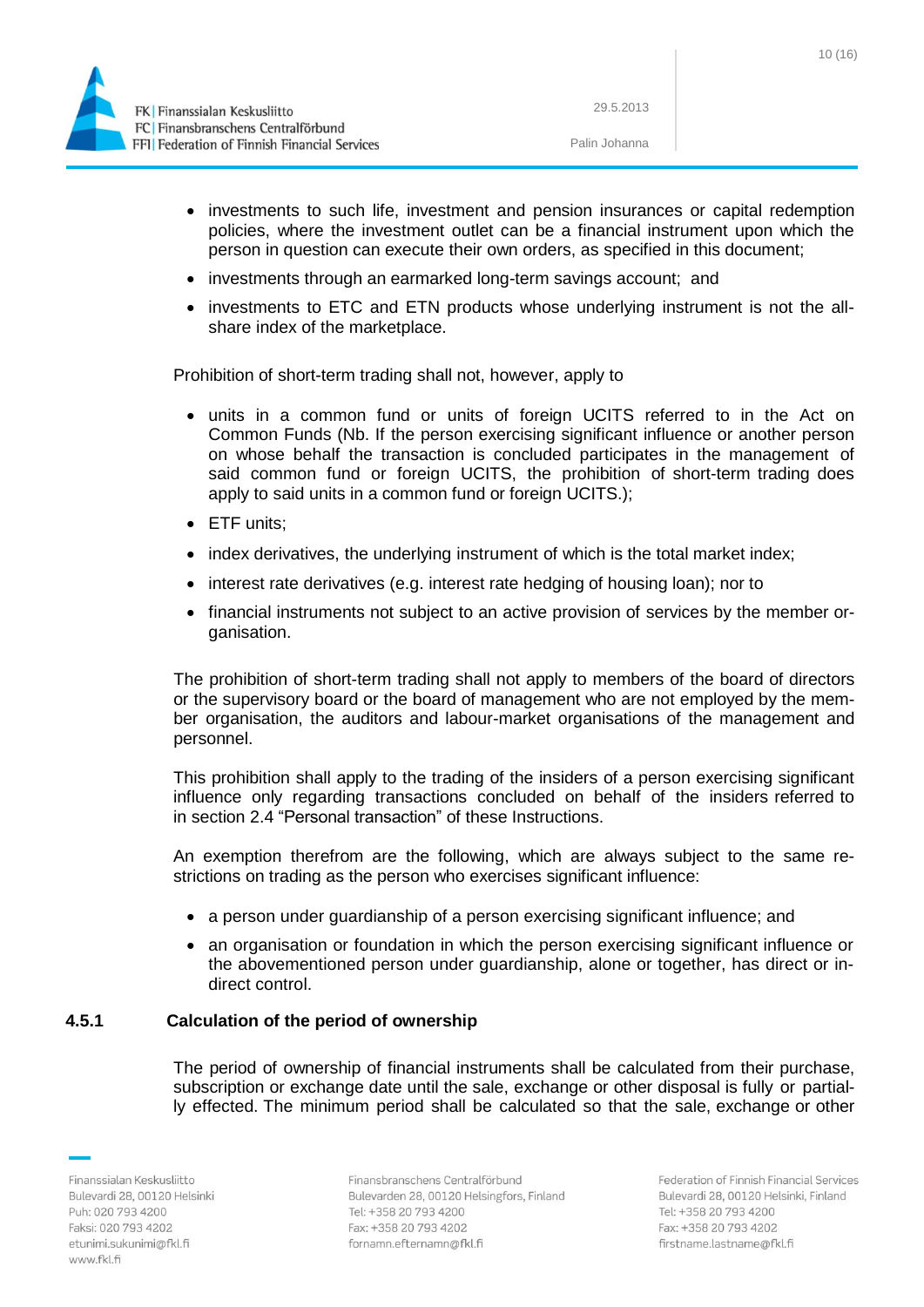

Palin Johanna

disposal is permitted at the earliest on the date that, with regard to its consecutive number, corresponds to the purchase or subscription date. If a lot of shares is purchased e.g. on the 15<sup>th</sup> of January, an order to sell the same financial instruments may, at the earliest, be given one month from that date, i.e. on the 15<sup>th</sup> of February.

A financial instrument which has been owned by a person exercising significant influence upon the commencement of the applicability of the rules to him shall be deemed to have been in his/her ownership for over one month.

In continuous fund contracts, the commencement of ownership shall be calculated from the signing of the contract. A separate one-time subscription to the same fund shall, however, interrupt the calculation of the said period and commence a new period.

## <span id="page-11-0"></span>**4.5.2 Different share series of the same issuer**

Different share series of the same issuer shall be deemed to be financial instruments of the same class with regard to the restriction on trading in accordance with these Instructions.

## <span id="page-11-1"></span>**4.5.3 Acquisition without consideration**

Financial instruments received through an acquisition without consideration (an inheritance, a will, a gift and a distribution of marital assets) shall be deemed to have been in the ownership for over one month. Ownership received through an acquisition without consideration shall, however, always, without delay, be notified to the person in charge of the insider issues of the member organisation or to another person appointed to that task by the member organisation.

#### <span id="page-11-2"></span>**4.5.4 Share issues and sales of shares**

The member organisation shall, where necessary, give separate instructions with regard to the participation of the persons exercising significant influence in share issues and sales of shares.

The sale of subscription rights and the subscription of new shares on the basis of previous ownership shall always be permitted in a share issue, even if the shares that entitle to the subscription right have been sold.

Shares acquired in a bonus issue shall be deemed to have been acquired when the original shares were acquired.

Shares acquired in a new issue shall be deemed to have been acquired on the end date of the subscription period. This date shall commence a new one-month period.

Finanssialan Keskusliitto Bulevardi 28, 00120 Helsinki Puh: 020 793 4200 Faksi: 020 793 4202 etunimi.sukunimi@fkl.fi www.fkl.fi

Finansbranschens Centralförbund Bulevarden 28, 00120 Helsingfors, Finland Tel: +358 20 793 4200 Fax: +358 20 793 4202 fornamn.efternamn@fkl.fi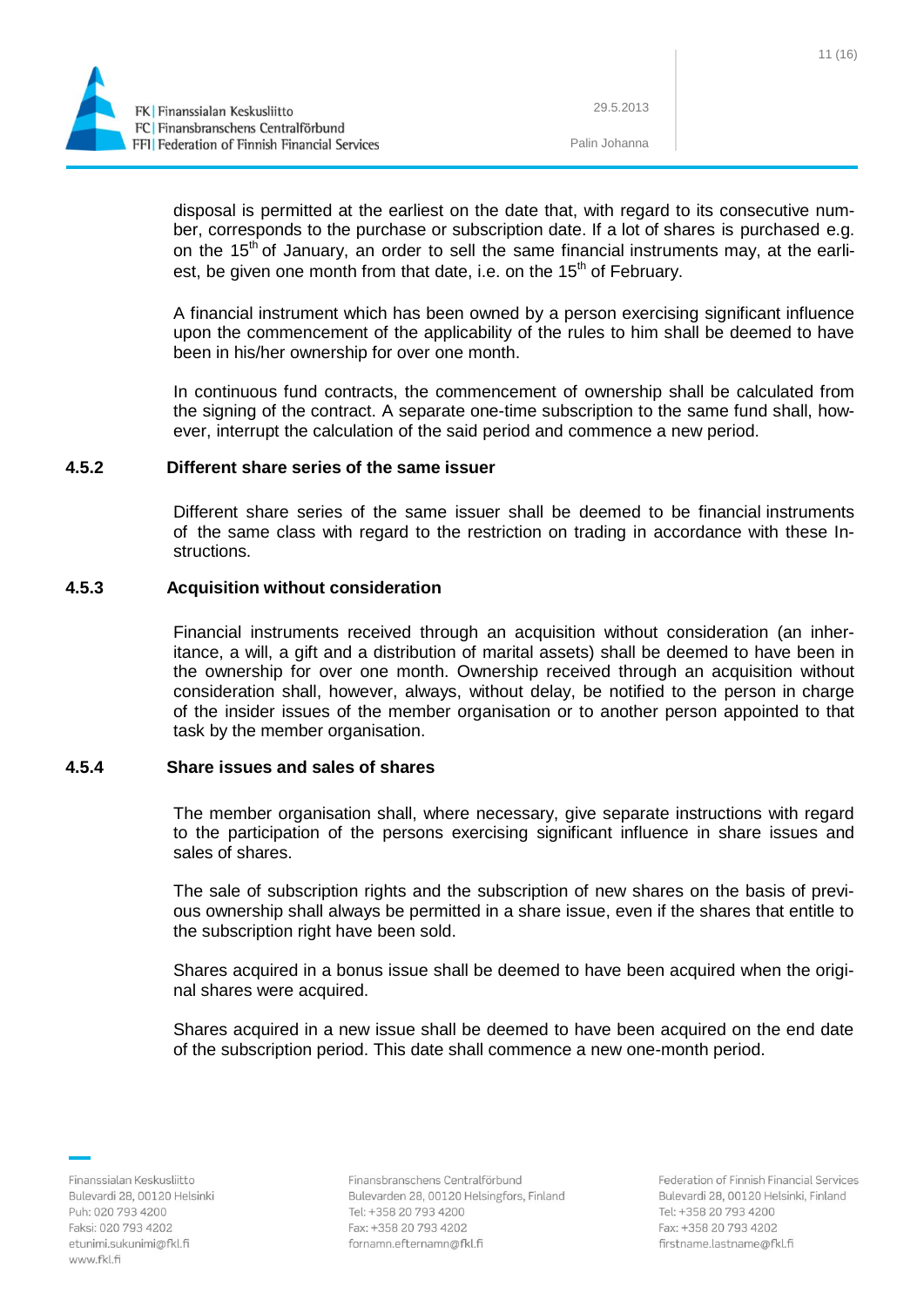



Palin Johanna

Shares acquired in a sale of shares shall be deemed to have been acquired on the date on which the shareholder has signed over the shares in a binding manner. This date shall commence a new one-month period.

In an issue based on subscription rights, the acquisition date of a share shall be deemed to be the subscription date. The sale of subscription rights shall not commence a new one-month period.

## <span id="page-12-0"></span>**4.5.5 Public purchase and redemption offers**

The approval of a public purchase or redemption offer shall always be permitted provided that the financial instruments have been acquired prior to the publication of the information on the purchase or redemption offer.

#### <span id="page-12-1"></span>**4.5.6 Shares received as dividend**

The acquisition period of shares received as dividend shall be calculated from the acquisition of the shares on the basis of which the dividend is paid.

## <span id="page-12-2"></span>**4.5.7 Shares subscribed on the basis of a convertible bond or an option right**

The acquisition period of shares subscribed on the basis of a convertible bond or an option right shall be calculated from the acquisition or receipt of the convertible bond or option certificate in cases where the option certificate is issued without consideration.

Subscription of shares on the basis of an option right acquired separately may always be effected in accordance with the terms of the loan. The period in accordance with these Instructions shall commence from the acquisition of the option right.

# <span id="page-12-3"></span>**4.5.8 Derivatives**

Share derivatives (such as call options and put options as well as futures relating to the same investment target referred to below) shall be deemed to be of the same class as the share forming their underlying.

Investment in derivatives with a maturity of less than one (1) month shall be forbidden. The writing of an option which may include the obligation to exercise the option within less than one (1) month from its writing shall be forbidden. The closing of a derivative position within less than one (1) month shall not be allowed. The time of the exercise of options shall not be of significance when calculating the time periods.

A combination strategy may be allowed by a decision of the member organisation where the derivative instrument is combined with an investment in a share or another derivative and where the different parts of the strategy are implemented during the same day. The one-month restriction on trading shall apply to the combination strategy in all respects.

Finansbranschens Centralförbund Bulevarden 28, 00120 Helsingfors, Finland Tel: +358 20 793 4200 Fax: +358 20 793 4202 fornamn.efternamn@fkl.fi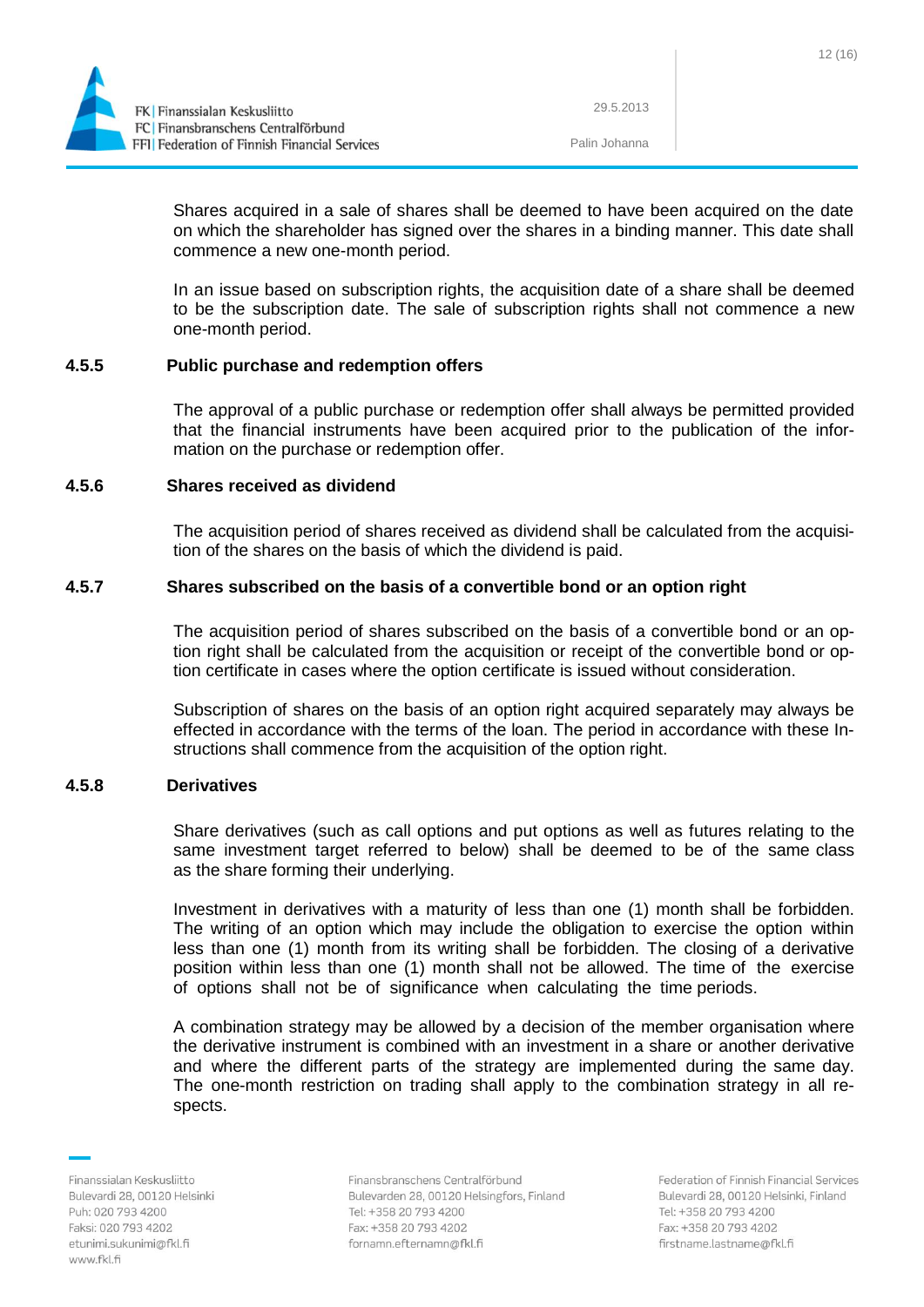

Palin Johanna

#### <span id="page-13-0"></span>**4.5.9 Warrants**

Investment in warrants where the period between the acquisition and exercise dates is less than one (1) month shall be forbidden. Warrants which may be exercised at any time during their validity (the so-called American warrant) shall be subject to the onemonth restriction on trading so that the warrant may be exercised at the earliest one month from its acquisition.

Warrants shall be deemed to be of the same class as their underlying share.

A member organisation that issues warrants shall give its own internal rules for the trading of its own personnel in warrants issued by the member organisation itself.

## <span id="page-13-1"></span>**4.5.10 Financial instruments acquired through bonus schemes**

Financial instruments acquired through bonus schemes (e.g. share-based bonus scheme) shall be deemed to have been owned more than one month.

#### <span id="page-13-2"></span>**4.5.11 Special and temporary restrictions**

A member organisation may in its internal rules forbid all those subject to these Instructions or some of them from carrying out transactions e.g. in the shares of a certain company if certain persons exercising significant influence are engaged in special duties relating to that company. Such internal rule may also be given temporarily so that it shall be in force only during a certain task (for example the preparation of an issue or a redemption or purchase order).

## <span id="page-13-3"></span>**4.5.12 Exemptions in special cases**

With the exception of exemptions referred to in sections 4.5.3–4.5.10 of these Instructions, the one-month restriction on short-term trading is absolute. For especially weighty reasons, a member organisation may in individual cases allow the conveyance of a financial instrument within a time period shorter than the restriction on trading. An exemption cannot be granted from the one-month restriction between a conveyance and a new acquisition.

#### <span id="page-13-4"></span>**4.6 Special restrictions relating to investment analysis**

## <span id="page-13-5"></span>**4.6.1 Unpublished market and corporate analyses and investment analysis**

Market and corporate analyses as well as investment analysis are based on information in the public domain, wherefore they do not constitute inside information.

Persons exercising significant influence of a member organisation and investment analysts are, however, not permitted to make use of the information derived from market and

Finansbranschens Centralförbund Bulevarden 28, 00120 Helsingfors, Finland Tel: +358 20 793 4200 Fax: +358 20 793 4202 fornamn.efternamn@fkl.fi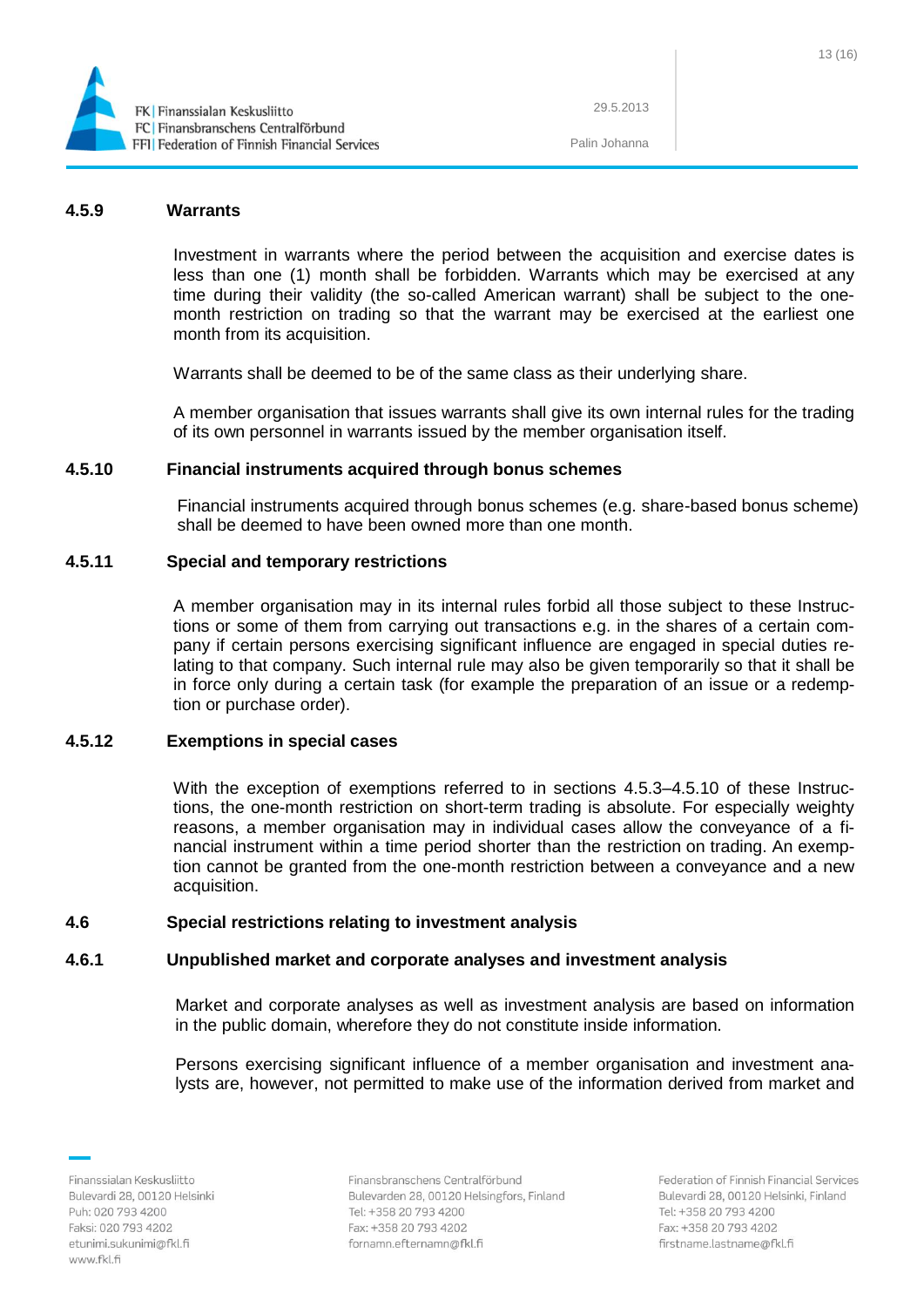

Palin Johanna

corporate analyses for their own benefit or for the benefit of another nor give advice to another relating to a transaction in such a financial instrument prior to their publication.

Information on an investment analysis intended to be published which may have a material effect on the market value of a financial instrument (analysis relating to an issuer) or financial instruments (analysis relating to a market or a sector) shall constitute information, the use of which for one's own benefit or for the benefit of another is forbidden prior to the publication of the research.

## <span id="page-14-0"></span>**4.6.2 Special restrictions relating to the compilation and distribution of investment analysis**

In addition to the prohibition of short-term trading of these Instructions, investment analysts and the other persons exercising significant influence to be defined below are bound by special restrictions on trading in financial instruments issued by companies subject to an investment analysis.

Investment analysis shall mean analysis or other information that recommends or suggests explicitly or implicitly the acquisition, keeping or disposal of one or several financial instruments or concerning the issuers of financial instrument as well as any opinion as to the future price of such financial instruments, intended for distribution channels or for the public, provided that:

- 1) it is labelled or described as investment analysis or in similar terms, or is otherwise presented as an impartial or independent explanation, and that
- 2) it does not contain such personal recommendation which would, if provided to a customer, be considered investment advice referred to in the Act on Investment Services (742/2012).

(See also Standard 5.5 of the Financial Supervision Authority on investment recommendations and accepted market practices.)

Contents of the restrictions

• Investment analysts and other persons exercising significant influence who are aware of the probable publication date or contents of an investment analysis may not, on their own account or on behalf of their insiders, trade in the financial instrument subject to the investment analysis or in a financial instrument relating thereto during the compilation of the investment analysis nor on the date of publication of the investment analysis or on the day following it. The commencement of the compilation of an investment analysis shall be decided in the investment organisation in question and the publication date of the research shall be the date on which the research is made available to the customers.

Finanssialan Keskusliitto Bulevardi 28, 00120 Helsinki Puh: 020 793 4200 Faksi: 020 793 4202 etunimi.sukunimi@fkl.fi www.fkl.fi

Finansbranschens Centralförbund Bulevarden 28, 00120 Helsingfors, Finland Tel: +358 20 793 4200 Fax: +358 20 793 4202 fornamn.efternamn@fkl.fi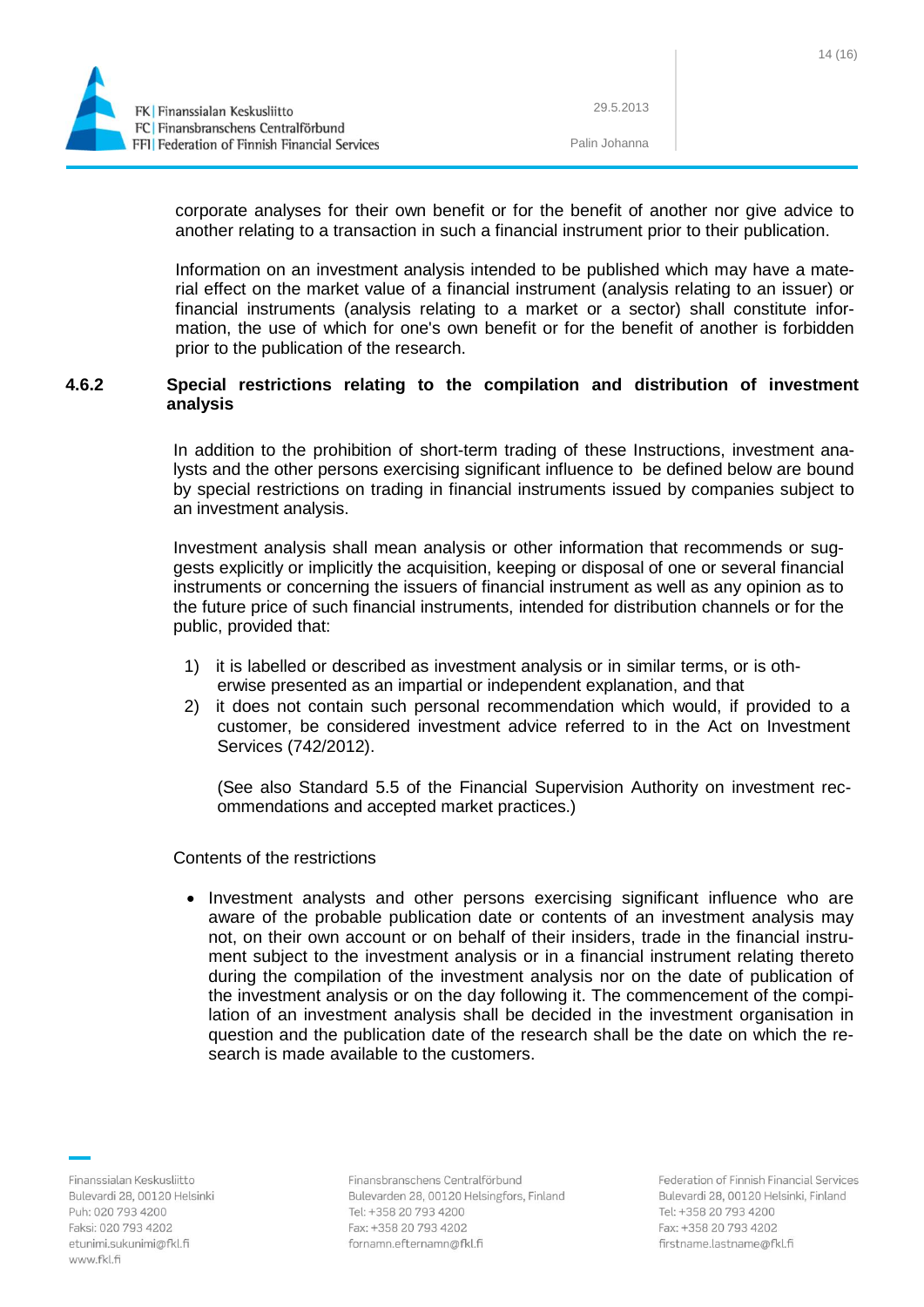



Palin Johanna

• Investment analysts or other persons exercising significant influence who have participated in the investment analysis may not, on their own account or on behalf of their insiders, trade contrary to the investment recommendation to buy or sell.

Recommendations included in the investment analysis which have not been cancelled or the period of validity of which has not terminated shall be deemed recommendations in force.

The compliance function of the member organisation shall have the possibility to grant an exemption from the latter restriction relating to selling financial instruments.

# <span id="page-15-0"></span>**5 EXECUTION OF ORDERS ON ONE'S OWN BEHALF**

A person falling within the scope of application of these Instructions shall execute his/her trades in financial instruments as regular customer orders. No one may execute an order issued by himself, by his/her insider or by another person on whose behalf he/she is acting directly in the stock-exchange trading system. Execution of own orders through the ordinary Internet brokerage system shall be permitted.

If a person exercising significant influence in a member organisation is the counter- party to a transaction, the person executing the order shall implement the trade, where possible, in regulated market and always at the market price of the trading moment.

A person subject to the restrictions on trading of a member organisation shall, as the main rule, use the brokerage and custodial services offered by his/her member organisation in his/her own transactions. The use of another investment services provider shall be laid down in the internal rules of the company.

Evasion of these Instructions by trading on one's own behalf in the name of other persons or parties or through another investment vehicle or a contract shall be deemed contrary to proper practice and forbidden.

# <span id="page-15-1"></span>**6 SUPERVISION AND SANCTIONS**

# <span id="page-15-2"></span>**6.1 Notifying of the Instructions**

The Federation recommends that the member organisation informs its customers that the member organisation has undertaken to comply with these Instructions.

# <span id="page-15-3"></span>**6.2 Supervision of compliance with the rules**

The member organisation shall be liable to ensure compliance with these Instructions and the internal rules issued thereunder and to issue instructions on their interpretation. The rules shall also contain provisions on the manner in which and the person to whom the

Finanssialan Keskusliitto Bulevardi 28, 00120 Helsinki Puh: 020 793 4200 Faksi: 020 793 4202 etunimi.sukunimi@fkl.fi www.fkl.fi

Finansbranschens Centralförbund Bulevarden 28, 00120 Helsingfors, Finland Tel: +358 20 793 4200 Fax: +358 20 793 4202 fornamn.efternamn@fkl.fi